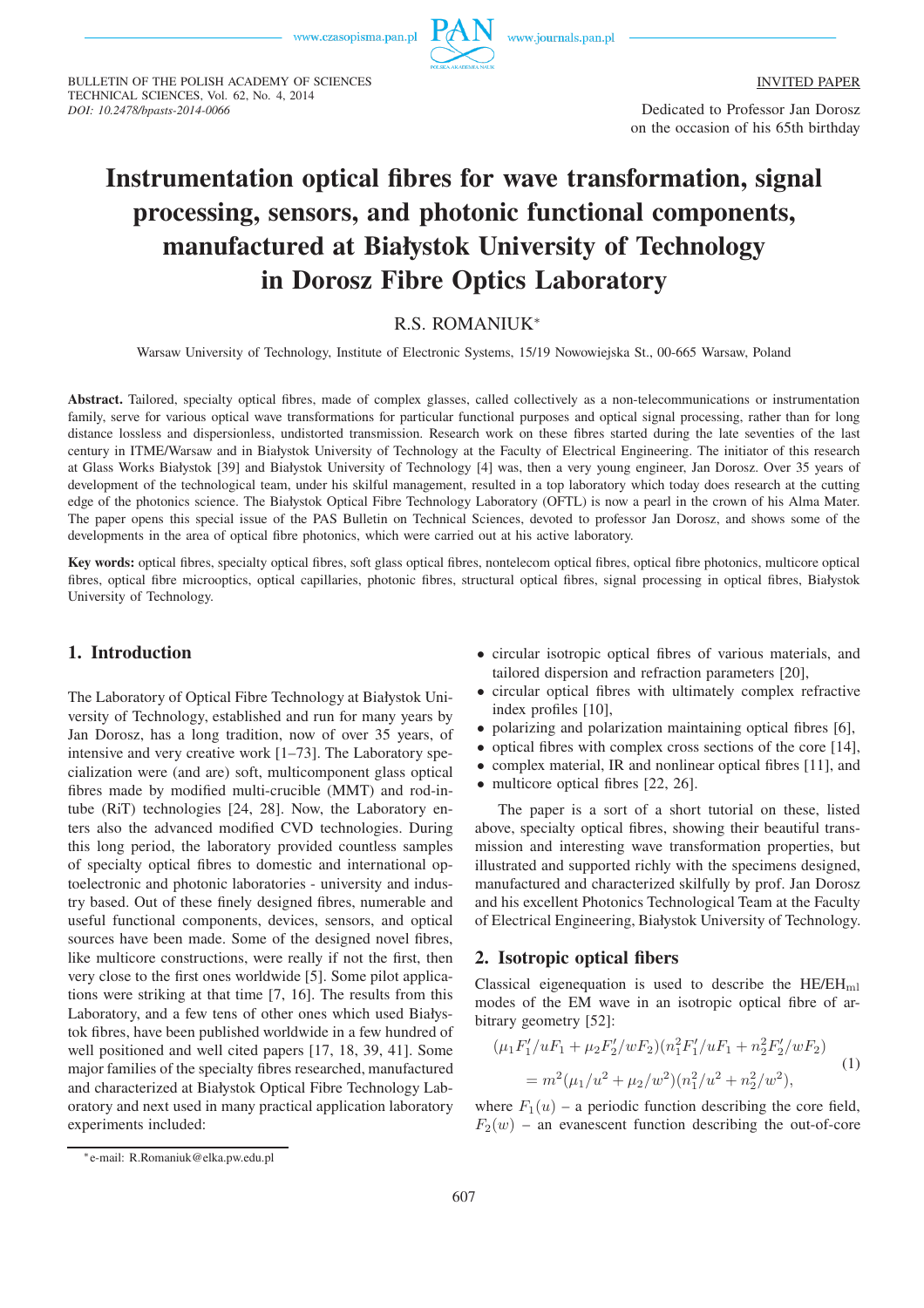www.journals.pan.pl



(cladding) field,  $F_1(u)' = dF_1/du$ ,  $dF_2(w)' = dF_2/dw$ derivatives of wave functions,  $u^2 = a^2(k_1^2 - \beta^2)$ ,  $w^2 =$  $a^2(\beta^2 - k_2^2)$  – arguments of wave functions,  $k_1 = n_1k_0 >$  $\beta > k_2 = n_2 k_0$ ,  $k_0 = 2\pi/\lambda_0$  – wave numbers, respectively in the core, cladding and outside the fibre – in vacuum,  $\beta = 2\pi/\lambda$  – modal constant of propagation,  $\lambda$  – modal wavelength in optical fibre,  $\beta_n = \beta/k = n_{eff}$  – normalized propagation constant, which is an effective modal refractive index,  $\omega = 2\pi f, V = u^2 + w^2 = a^2 k_o^2 (n_1^2 - n_2^2) = (akNA)^2$ normalized frequency,  $(n_1^2 - n_2^2)^{1/2} = NA$  – numerical aperture of optical fibre,  $\mu_i$  – relative magnetic permeability of *i*-th region,  $n_1$ ,  $n_2$  – refractive indices of the core and the cladding in the fibre, generally they are not constant but are functions of radius  $n_i(r)$  or radius and angle  $n_i(r, \Theta)$ ,  $m$  – azimuthal modal number in circular and elliptical fibres and transverse modal number in square and rectangular core fibre,  $l$  – radial modal number.

For  $m = 1$ , and a fibre with circular or strip core, the ideal  $E_{ol}$  and  $H_{ol}$  modes are not coupled and have only the mentioned in their names field components in the direction of propagation. Particular form of Eq. (1), and the kind of wave functions  $F$  depend on the fibre geometry, mainly the core. We assume that the fibre supports hybrid modes HE, EH or, in approximation, LP modes of linear polarization [3]. Two expressions in parentheses on the left side of Eq. (1) represent modes of characteristics combined with magnetic permeability (without charges on the boundary,  $H_{o1}$  modes in cylindrical fibre) and core/cladding refractions. Right side of the equation couples the modes into a hybrid form of both fields E and H in the direction of propagation. Wave functions  $F$  have to possess a property of mutual transformation between various kinds of tailored optical fibres. Strip and cylindrical cores are special cases of elliptical cores, etc. Part of modal power of  $m$ -th mode  $P_m$  is carried in the core  $P_1^m$ , and the other part is in the cladding  $P_2^m$ . The expression  $\eta(r) = P_1/P_m$ , where  $P_m = P_1 + P_2$  is a modal power profile  $\eta = (n_{eff}n_g - n_2^2)/NA^2$  [51].

In the angular coordinates – longitudinal axial, radial and azimuthal  $(z, r, \phi)$  for a quasi-ideal cylindrical fibre, the wave functions  $F$  are quasi-periodic and quasi-exponential Bessel functions  $J_m(u)$  and  $K_m(w)$ , and the eigenequation has the following classical form  $(\mu_1 = \mu_2 = 1)$ :

$$
(J'_m/uJ_m + K'_m/wK_m)(n_1^2 J'_m/uJ_n + n_2^2 K'_m/wK_m)
$$
  
=  $m^2(u^{-2} + w^{-2})(n_1^2 u^{-2} + n_2^2 w^{-2}).$  (2)

Left side of the equation, in a product form of two components, represents the modes dependent and nondependent of the refractive profile of the fibre. For azimuthal modal number  $m = 0$  (lack of azimuthal dependence) the right side of equation is equal to zero and the modes are not coupled. Each factor equalled to zero gives  $E_z = 0$  for the nondependent mode on the profile  $H_{o1}$  and  $H_z = 0$  for the mode dependent on the profile  $E_{o1}$ :

$$
(J'_{m}/uJ_{m} + K'_{m}/wK_{m}) = 0,
$$
  
\n
$$
(n_{1}^{2}J'_{m}/uJ_{n} + n_{2}^{2}K'_{m}/wK_{m}) = 0.
$$
\n(3)

For nonzero azimuthal number  $m > 0$ , assuming small refraction difference  $n_1 \approx n_2$ , which is a condition of the weak propagation, and using expressions for Bessel functions derivatives  $J'_m = -mJ_m/u + J_{m-1} = mJ_m/u - J_{m+1}$ ,  $K'_m = -mK_m/w - K_{m-1} = mK_m/w - K_{m+1}$  one obtains:

$$
(J'_m/uJ_m + K'_m/wK_m) = m(u^{-2} + w^{-2}),
$$
 (4)

$$
(J'_{m-1}/uJ_m + K'_{m+1}/wK_m) = 0, \text{ for EH}, \quad (5)
$$

$$
(J'_{m+1}/uJ_m + K'_{m-1}/wK_m) = 0, \text{ for HE.}
$$
 (6)

Solutions of these eigenequations for the isotropic fibre are presented schematically in Fig. 1. The wave propagates in the fibre with the phase velocity  $v = \omega/\beta$ , confined between two ultimate boundaries  $v_1 = c/n_1$  and  $v_2 = c/n_2$ , and with the group velocity  $v_g = d\omega/d\beta$ . The group refraction index determines this kind of refraction which is combined with the rate of energy transfer along the fibre  $n_q = c/v_q$ . The fundamental mode is HE<sub>11</sub> with the cutoff frequency equal to zero. Power distribution in the fibre cross section, propagation constant, and arguments of wave functions may be all calculated from approximate expressions valid for various ranges of the normalized frequency (assuming  $n_1 \approx n_2$ ) [51]. For small values of V, the following equations are valid:  $w \approx 2 \exp{-[e + J_m(V)/V J_m(V)]}$ , e-Euler constant,  $u \approx (1 + 2^{1/2})V/[1 + (4 + V^4)^{1/4}]$ . Modal cut-off is for  $w = 0$  and  $u = V$ , and the modal wave propagates with the velocity of an unconfined free wave in the space filled with the cladding material. The cut-off condition for both kinds of modes  $E_{ol}$  and  $H_{ol}$  is  $J_o(u) = J_o(V_c) = 0$ , where  $V_c$  is a value of V for cut-off. The cut-off for modes which fields are constant azimuthally does not depend on  $n_1$  and  $n_2$  refractions (which is counter-intuitive). For the modes with  $m > 1$ , using the asymptotic value of function  $K_m(w \to 0) \to (m-1)!2^{m-1}/w^m$ , the cut-off condition is:

$$
J_{m-1}/uJ_m = n_2^2/(m-1)(n_1^2 + n_2^2),
$$
  
for  $n_1 \approx n_2 J_{m-1}/uJ_m = 1/2(m-1).$  (7)

The group velocity, for a certain range of the normalized frequency, is smaller than the value for a free wave in the core medium, or the group refraction has a value bigger than  $n_1$ . For small values of absolute differential refraction  $\Delta n = n_1 - n_2$ , the profile of modal power is  $\eta = (n_{eff}n_g - n_2^2)/NA^2 \approx 1 - (u^2/V^2)(1 - K_o^2/K_1^2).$ Normalized power distribution in the far field, in a weakly propagating cylindrical fibre is [52]:

$$
P/P_o = \{ [u^2 w^2 / (u^2 - \alpha^2)(w^2 + \alpha^2)]
$$

$$
\cdot [J_o(\alpha) - \alpha J_1(\alpha) J_o(u) / u J_1(u)] \}^2,
$$
 (8)  

$$
\alpha = \text{ka} \sin \Theta = \text{VNA} \sin \Theta.
$$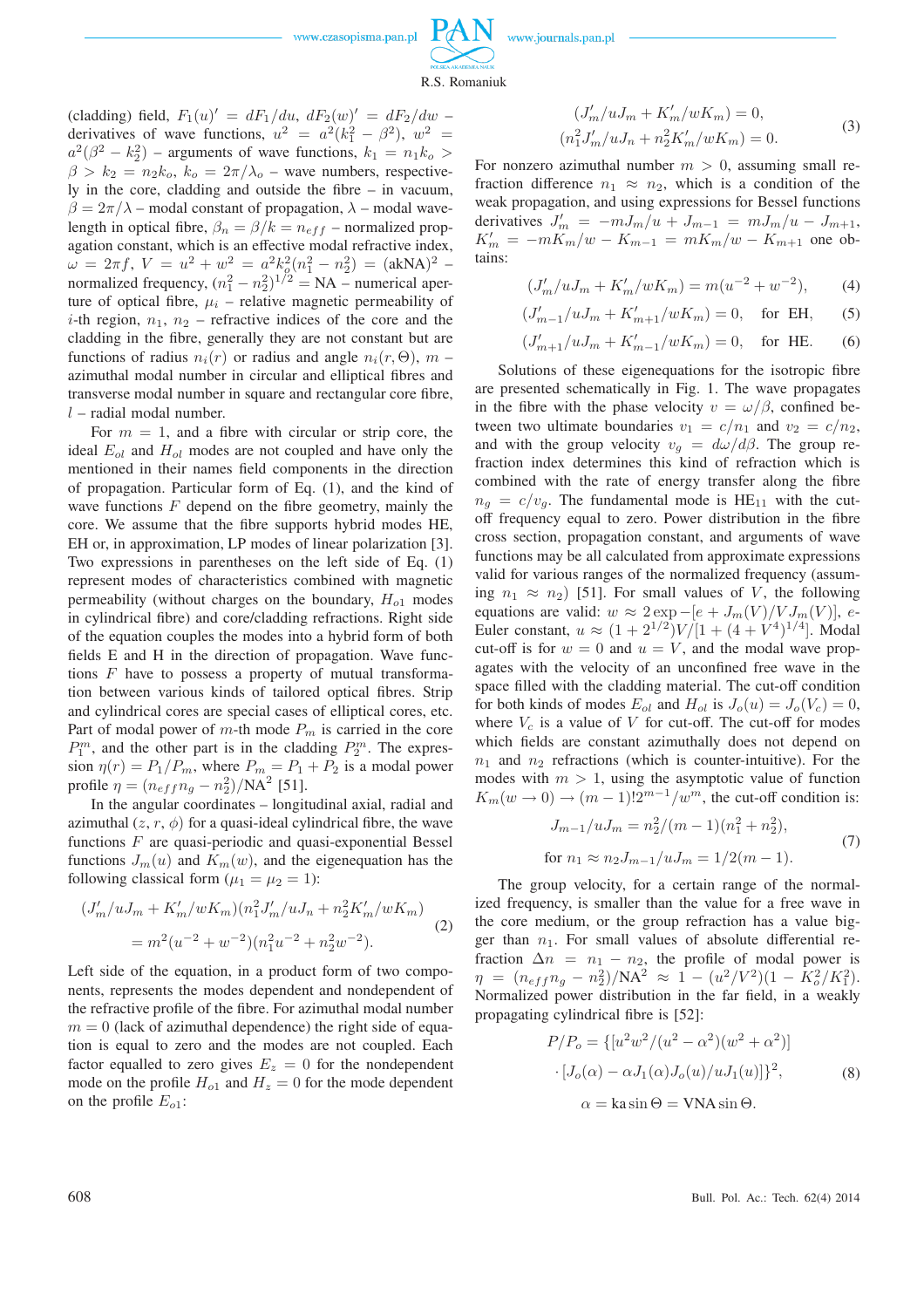

*Instrumentation optical fibres for wave transformation, signal processing, sensors, and photonic functional components...*



Fig. 1. Schematic characteristics of a cylindrical isotropic optical fibre calculated from the eigenequation (2) and its particular forms (3-8), a) phase space of the fibre  $v = \omega/\beta$ ,  $v_q = \partial \omega/\partial \beta$ ,  $v_2 = c/n_2 > v_{eff} > v_1 = c/n_1$ , 1,2– NA<sub>1</sub> < NA<sub>2</sub>; insert shows field distribution for  $HE_{11}$  mode, b) value of the u argument of the Bessel function for small and big relative differential refraction calculated from  $u \approx (1+2^{1/2})V/[1+(4+V^4)^{1/4}], \Delta = (n_1^2-n_2^2)/n_1^2,$ insert shows real pulled fibre by the Białystok OFTL, c) normalized distribution of modal fields as a function of normalized frequency  $\eta = (n_{eff}n_g - n_2^2) / N A^2 \approx 1 - (u^2/V^2)(1 - K_o^2/K_1^2), 1 - n_1 = 1, 6,$  $n_2 = 1, 55; 2 - n_1 = 1, 6, n_2 = 1$ 

Optical fibres of the above characteristics were manufactured at the Białystok OFTL by the modified multicrucible technology MMT [24]. Fibre core/cladding proportions were determined using the Poisuille flow law:

$$
a_r/a_p = \sqrt{Q_r/Q_p}, \quad \text{where} \quad Q = \pi \Pr^4/8\eta l, \quad (9)
$$

where  $Q(r, p)$  – volume flow of core/cladding glasses, P – pressure difference in the crucible nozzle cross section,  $\eta$  – viscosity,  $r$ ,  $l$  – nozzle radius and length. External fibre diameter was  $125 \mu m$  to fit standard measurement systems, and stems from the flow continuity equation  $v_iQ_i$  = const, and depends on diameter of external nozzle and rate of fibre pulling.

#### **3. Optical fibres with complex refractive profiles**

MMT technology developed at Białystok OFTL [21] allowed to shape complex refractions in fibre cross sections. Three groups of refractions were researched and then the fibres were manufactured and characterized: multi-step, ring and double W. Pairs of relevant glasses were chosen to enable efficient refraction shaping by mobile high-index ion diffusion. Necessary condition for diffusion is existence of gradient of chemical potential. The diffusion was modelled using the second

Fick's law for axial symmetry:

$$
\left(\partial^2 c/\partial r^2\right) + \partial c/r \partial r - (1/D)\left(\partial c/\partial t\right) = 0,\qquad(10)
$$

where  $c = c(r, t)$  – distribution of ions modifiers,  $D$  – diffusion constant,  $t$  – diffusion time,  $r$  - radius. For boundary conditions:  $t = 0$ ,  $c = (r, t) = C<sub>o</sub>$  when  $0 < r < a$  and  $c(r, t) = 0$  for  $r > a$ , where a-fibre core radius,  $C<sub>o</sub>$  – concentration of modifying ions in the source glass, the diffusion equation has a solution in a form of concentration distribution of the diffusing ion (thus, changed refraction):

$$
c(r,t) = C_0 \int_0^\infty \exp\left(\frac{Dt}{R^2}u^2\right) J_0\left(-\frac{r}{R}u\right) J_1(u) du, \quad (11)
$$

where  $C_o$  – initial concentration, D, t, a as above,  $J$  – Bessel function,  $2R_r$  – diameter of core nozzle,  $2R_p$  – diameter of cladding nozzle,  $L_d$  – diffusion length. Normalized diffusion (ion exchange) coefficient is defined  $K = Dt/R^2$ . It is possible to combine  $K$  with the parameters of technological process. The flow continuity equation is  $R^2V = a^2v$ , where  $R$  – nozzle diameter,  $V$  – rate of glass flow,  $a$  – fibre radius,  $v$  – fibre pulling rate. K is combined with volume glass flow via the relation  $K = D\pi l/Q_r$ . Diffusion length and time are related  $t_d = L_d/V = L_dR^2/a^2v$ , thus  $K = D L_d/a^2v$ tr, where  $v_{tr}$  – glass flow rate from core crucible. This simplification assumes that the resulting refractive profile of the MMT fibre is approximately of  $\alpha$  power type. Calculations of complex profiles for particular ions Pb, Ba, K, and Na lead via determination of the localization of the Matano plane using modified Boltzman-Matano method:

$$
D_{ion} = -(1/2t_d)(dx/dC)_{|x} \int_{C_r}^{C_x} (X - X_M)dC, K_{ion}
$$
  
=  $Dl_d/r_c^2 v,$  (12)

where  $X_M$  – localization of Matano plane. Figure 2 shows some of manufactured fibers in Białystok OFTL with very complex refractive index profiles.



Fig. 2. Optical fibers of complex refractive profiles manufactured at Białystok OFTL, cross-section photographs and measured refractive index profiles: a) glasses F2-S6-S7-S8, b) glasses BF8-BLF2-F2- S6 (after Ref. 24). Curves 1, 2, and 3 show changes of refraction depending on the thermal process parameters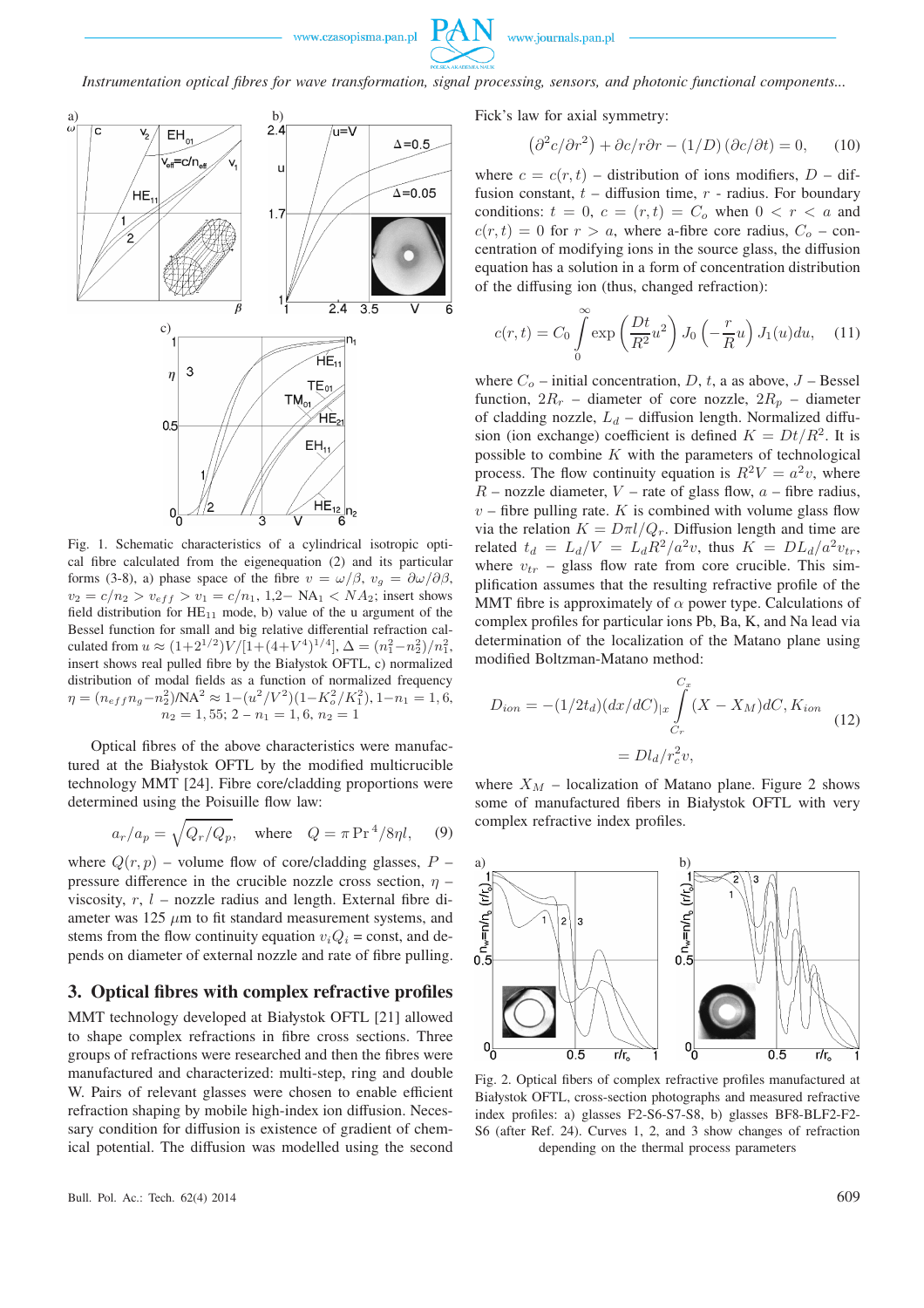

R.S. Romaniuk

## **4. Ring core optical fibers**

Refractive index profile in a ring-core step-index optical fibre is  $n(r) = n_1$  for  $a \le r \le b$  and  $n_2$  outside this region, i.e in the central refractive depression and outside the ring. Normalized thickness of the ring core is  $\eta = b/a$ . We assume TEM wave in this fibre and weak propagation  $\Delta \approx 1-n_2/n_1 \ll 1$ . Electrical field in three fibre regions is:

$$
E_m^y = C_1 I_m(W) \cos(m\theta)
$$
  
or 
$$
E_m^y = C_1 I_m(W) \sin(m\theta),
$$
  

$$
W = wr/\eta a = (w/\eta)(r/a), \text{ for } 0 \le r \le a,
$$
 (13)

$$
E_m^y = [C_2 J_m(U) + C_3 N_m(U)] \cos(m\theta),
$$
  
or 
$$
E_m^y = [C_2 J_m(U) + C_3 N_m(U)] \sin(m\theta),
$$
  

$$
U = \frac{ur}{n\alpha}, \quad \text{for} \quad a \le r \le b,
$$
 (14)

$$
E_m^y = C_4 K_m(W\eta) \cos(m\theta)
$$
  
or 
$$
E_m^y = C_4 K_m(W\eta) \sin(m\theta)
$$
 for 
$$
b \le r,
$$
 (15)

where  $C_i$  are amplitude constants,  $I_m$ ,  $J_m$ ,  $N_m$ ,  $K_m$  are Bessel functions of the first and second kind of the  $m$ -th order, u, w – are wave arguments  $u^2 = b^2 k^2 (n_1^2 - \beta^2 k^{-2})$ ,  $w^2 = b^2 k^2 (\beta^2 k^{-2} - n_2^2), V^2 = b^2 k^2 (n_1^2 - n_2^2)$  – is normalized frequency,  $k = 2\pi/\lambda$ ,  $m$  – azimuthal modal number,  $\eta = b/a$ ,  $\beta$  – propagation constant. Applying boundary conditions for equations (13–15) one obtains eigenequation for ring-core fibre:

$$
wK_{m+1}(w)/uK_m(w)
$$
  
=  $\{uI_m(w/\eta)[J_{m+1}(u)N_{m+1}(u/\eta)$   

$$
-J_{m+1}(u/\eta)N_{m+1}(u)] + wI_{m+1}(w/\eta)[J_{m+1}(u)N_m(u/\eta)
$$
  

$$
-J_m(u/\eta)N_{m+1}(u)]\}/\{uI_m(w/\eta)[J_{m+1}(u/\eta)N_m(u)
$$
  

$$
-J_m(u)N_{m+1}(u/\eta)] + wI_{m+1}(w/\eta)[J_m(u/\eta)N_m(u)
$$
  

$$
-J_m(u)N_m(u/\eta)]\}.
$$
 (16)

This equation, for  $\eta \rightarrow \infty$ , is reduced to classical eigenequation of a cylindrical weakly propagating fibre. Figure 3 presents numerical solutions of this equation for different  $n$  ring-core fibres.

The lowest order mode in ring-core fibre is  $LP<sub>01</sub>$ , which is equivalent to  $HE_{11}$ . The next mode is  $LP_{11}$ , equivalent to TE<sub>01</sub>, TM<sub>01</sub> or HE<sub>21</sub>. Increasing  $\eta$ , for constant V, from 1 to infinity, ring-index fibre is closer to classical fibre. With decreasing  $\eta$  to unity, for  $V =$  const, the number of modes is smaller. Ring-index fibres can be divided to two classes: with central depression small - comparable to the wavelength  $2a \approx \lambda$ , and big  $2a \gg \lambda$ . The second group, for big 2a, may propagate planar modes, as in slightly curved planar optical waveguide. A standing planar wave builds at the circumference, while the propagation is along the axis. The first group works in two wave conditions: 1 – choice of V and  $\eta$  values for singlemode propagation of  $LP_{01}$ , 2 – via introduction of sufficiently big optical losses in the axial depression and discrimination of  $LP_{01}$ , due to different penetration depths of  $LP_{01}$  and  $LP_{11}$  in the depression. Ring-index fibre may be single mode for  $LP_{01}$ , but also quasi single mode for  $LP_{11}$ . In the latter case the ring-index fibre works as single-mode at the values of V bigger than for 2,405, Fig. 3c. The value of cut-off normalized frequency for  $LP_{11}$ ,  $V_c(LP_{11})$  is obtained from (16) assuming  $u = V$  (or  $n_{eff}$ (LP<sub>11</sub>) =  $n_2$ ) for modal numbers and treating  $\eta$  as a parameter of the solutions. Figure 3c shows  $V_c(LP_{11}) = f(\eta)$ . The fibre is singlemode for  $LP_{01}$  below the curve  $V(\eta)$ . When  $\eta$  goes to unity then V may be considerably bigger than the cut-off of  $LP_{01}$  in classical fibre.



Fig. 3. Optical fibers of ring cores and their modal characteristics. Inserts show cross sections of manufactured optical fibers at Białystok OFTL, a-b) modal cut-off characteristics for various values of  $\eta$ parameter, c) calculated condition of single mode work of ring-index fiber as a function of  $\eta$ 

#### **5. Elliptical core optical fibres**

 $+$ 

The wave equation in elliptical coordinates for  $E<sub>z</sub>$  field component is

$$
\partial^2 E_z / \partial \xi^2 + \partial^2 E_z / \partial \eta^2
$$
  
\n
$$
[q^2(\varepsilon k_o^2 - \beta^2)(\sinh^2 \xi + \sin^2 \eta)]E_z = 0,
$$
\n(17)

where  $k_o = 2\pi/\lambda_o$  – vacuum wave number,  $\lambda_o$  – wavelength in vacuum,  $\beta$  – propagation constant,  $\varepsilon$  – dielectric constant equal  $\varepsilon_1$  in core ( $\xi < \xi_o$ ) and  $\varepsilon_2$  in cladding ( $\xi > \xi_o$ ) for step index fibre. Separation of azimuthal  $\Theta(\eta)$  and radial components  $R(\xi)$  of EM field is done assuming product form of E and H functions:  $E(\xi, \eta) = \Theta(\eta)R(\xi)$ . Wave equation for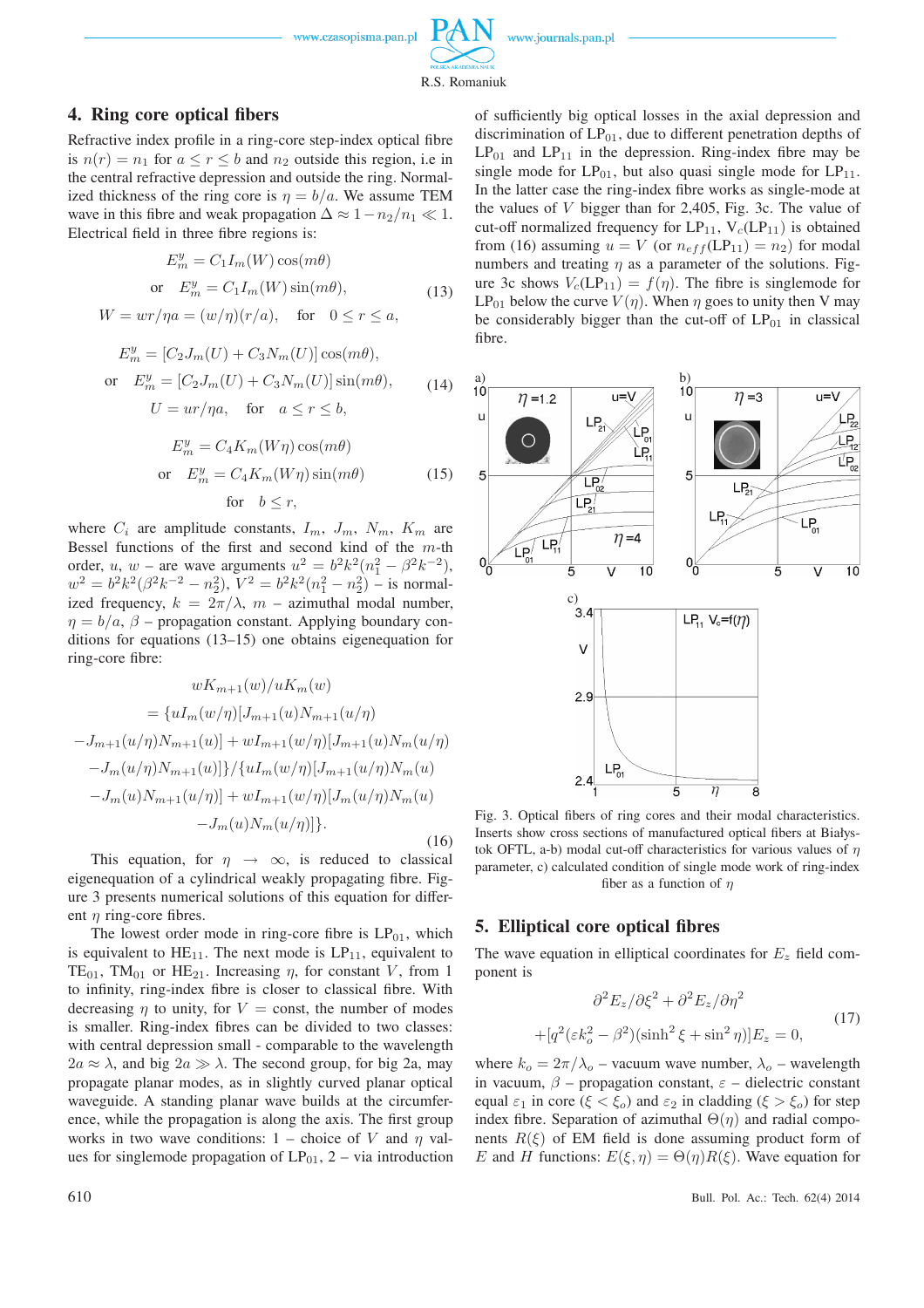

*Instrumentation optical fibres for wave transformation, signal processing, sensors, and photonic functional components...*

azimuthal and radial components in elliptical coordinates has the Mathieu form for  $\Theta(\eta)$  and modified Mathieu for  $R(\xi)$ :

$$
\partial^2 \Theta / \partial \eta^2 + [c - 0, 5(\varepsilon k_o^2 - \beta^2) q^2 \cos 2\eta] \Theta = 0
$$
  

$$
\partial^2 R / \partial \xi^2 - [c - (0, 5(\varepsilon k_o^2 - \beta^2) q^2 \cosh 2\xi] R = 0,
$$
 (18)

where  $c - i$ s a separation constant. Solutions to Mathieu equations are azimuthal Mathieu functions of sinus  $s_{en}$  and cosinus type  $c_{en}$ , equally for the core and cladding of elliptical fibre, but with the change of the value of argument  $\gamma$  from  $\gamma_{core}$  to  $\gamma_{clad}$ :  $\Theta(\eta) = [s_{en}(\eta, \gamma^2)$  or  $c_{en}(\eta, \gamma^2)]$ . These functions are equivalents to field changes along the circumference of the circle (here an ellipse) of type  $\cos n\phi$  and  $\sin n\phi$  for cylindrical fibre. The  $\gamma$  parameter is:

$$
\gamma^2 = (\varepsilon k_o^2 - \beta^2)(q^2/4)
$$
  
= 
$$
[(a/b)^2 - 1](b^2/4)(\varepsilon k_o^2 - \beta^2)
$$
 (19)  
= 
$$
(a^2/b^2 - 1)(u^2/4),
$$

where  $q^2 = a^2-b^2$ ,  $a, b$  – ellipse semi axes, bigger and smaller,  $u = b^2(\varepsilon k_o^2 - \beta^2)$  – equivalent to u argument of Bessel function in cylindrical fibre. Periodic solutions of Mathieu wave equations exist only for characteristic values of separation parameter c. These values are:  $a_n(\gamma^2)$  even and  $b_n(\gamma^2)$ odd. For circular core fibre  $q = 0$  and  $\gamma = 0$  and Mathieu solutions for azimuthal components are  $\cos n\Theta$  and  $\sin n\Theta$ . Solutions of modified Mathieu equation of the core are radial Mathieu functions:  $R(\xi) = [S_{en}(\xi_o, \gamma_{core}^2) \text{ or } C_{en}(\xi_o, \gamma_{core}^2)],$ sinusoidal  $S_e$  and cosinusoidal  $C_e$  type. These functions are similar to J Bessel functions. Solution of modified equation in the cladding are evanescent radial Matthieu functions  $F_{ek}$  and  $G_{ek}$ , similar to K Bessel functions:  $R(\xi) = [F_{ek}(\xi_o, \gamma_{clad}^2)$  or  $G_{ek}(\xi_o, \gamma_{clad}^2)$ ]. At the core/cladding boundary, the periodic Mathieu functions transform smoothly into evanescent ones. Evolution of elliptical core into circular results into transformation of Mathieu functions into Bessel ones. The arguments of azimuthal Mathieu functions are  $n_1$  and  $n_2$  refractions in step index fibre of  $n(r)$  in gradient index fibre. Fitting of fields at the core/cladding boundary requires usage of infinite set of functions opposite to single ones in the case of circular core fibre. This stems from the fact that confocal ellipses do not have the same shape, opposite to concentrical circles. For bigger arguments, the ellipses turn more similar to circles. All modes of elliptical fibre are hybrid, opposite to circular one, where some modes are azimuthally symmetric, transverse TM without longitudinal components of the field. The degenerated fundamental mode  $HE_{11}$  of circular fibre splits to two modes when the core turns weakly elliptical. These modes are odd and even  $_0$ HE<sub>11</sub> and  $_0$ HE<sub>11</sub>, where axial magnetic fields are odd and even Mathieu functions. Analogously to  $HE_{11}$ , modes  $_0HE_{11}$  and  $_0HE_{11}$  do not have cut-off and electrical fields are transverse, along the major axis of ellipse for  $_0$ HE<sub>11</sub> and along minor axis for  $_0$ HE<sub>11</sub>. When the ellipse turns to a strip, the mode  $_0$ HE<sub>11</sub> turns to H<sub>10</sub> and the mode  $_{e}$ HE<sub>11</sub> turns to E<sub>10</sub>. To simplify the solutions, a single function description is assumed for core and cladding. Simplification holds only for  $\text{HE}_{1m}$  modes, small ellipticity  $a/b < 2, 5$ , and weakly guiding condition  $\Delta n = n_1 - n_2 \approx 0$ . Other

simplifications assume multifunction description in core and single function in cladding or vice versa. The eigenequation for single function description is, respectively, for odd and even modes:

$$
[S'_{en}/u^2S_{en} + G'_{ekn}/w^2G_{ekn}]
$$
  
\n
$$
[\varepsilon_1 C'_{en}/u^2C_{en} + \varepsilon_2 F'_{ekn}/w^2 F_{ekn}]
$$
 (20)  
\n
$$
= n^2 (1/u^2 + 1/w^2)(\varepsilon_1/u^2 + \varepsilon_2/w^2),
$$
  
\n
$$
[C'_{en}/u^2C_{en} + F'_{ekn}/w^2 F_{ekn}]
$$
  
\n
$$
[\varepsilon_1 S'_{en}/u^2 S_{en} + \varepsilon_2 G'_{ekn}/w^2 G_{ekn}]
$$
 (21)  
\n
$$
= n^2 (1/u^2 + 1/w^2)(\varepsilon_1/u^2 + \varepsilon_2/w^2).
$$

Arguments of Mathieu functions are  $\xi_o$  and  $\gamma_1^2(core)$  =  $q^2(k_1^2 - \beta^2)/4 = u^2(a^2/b^2 - 1)/4$ ,  $\gamma_2^2(clad) = q^2(\beta^2 (k_2^2)/4 = w^2(a^2/b^2 - 1)/4$ , where (similarly to cylindrical and planar core fibre)  $k_1 = n_1 k_o$ ,  $k_2 = n_2 k_o$ ,  $u^2 = b^2 (k_1^2 - \beta^2)$ ,  $w^2 = b^2(\beta^2 - k_2^2), V_b^2 = u^2 + w^2 = k_o^2b^2(n_1^2 - n_2^2)$ . When the ellipse turns to a circle then  $C'_{en}/C_{en}$  and  $S'_{en}/S_{en}$  go to  $uJ'_n/J_n$  and  $F'_{ekn}/F_{ekn}$  and  $G'_{ekn}/G_{ekn}$  turn to  $wK'_n/K_n$ . When ellipse turns to strip then  $C_{en}$  goes to  $\cos u$ , and  $S_{en}$ goes to  $\sin u$ , and  $F_{ekn}$  and  $G_{ekn}$  go to  $e^{-w}$ . The mode  $_{o}$ HE<sub>11</sub> of transverse  $E_t$  field along the longer axis, has bigger propagation constant than  $e^{\text{HE}_{11}}$   $\phi \beta > e^{\beta}$ , has smaller phase velocity, is more resistant to fibre bending losses and is called slow mode. The most important feature of singlemode elliptical fibre is birefringence  $B = \Delta \beta =$  $\partial_{\rho} \beta - e \beta$  or  $\Delta n_e = \partial_{\rho} n_e - e n_e$ . B is function of V and  $\Delta n = n_1 - n_2$ . Applying some geometrical and refractive simplifications like small ellipticity and weak propagation several useful analytical forms of eigenequation may be derived:

$$
a\Delta\beta/e^2(1-(n_2/n_1)^2)^{3/2} = 3\pi V^2/(V+2)^4, \qquad (22)
$$

$$
a\Delta\beta/e^2(1 - (n_2/n_1)^2)^{3/2} = u^2w^2/8V^3,
$$
 (23)  

$$
a\Delta\beta/e^2(1 - (n_2/n_1)^2)^{3/2}
$$

$$
a\Delta\beta/e^2(1 - (n_2/n_1)^2)^{3/2}
$$
  
= 
$$
[u^4w^3/8V^5J_1^2][K_o/K_1 + 1/w],
$$
 (24)

$$
a\Delta\beta/e^2(1 - (n_2/n_1)^2)^{3/2}
$$
  
= 
$$
[u^2w^2/8V^3][1 + uK_o^2J_2/K_1^2J_1],
$$
 (25)

$$
a\Delta\beta/e^2(1 - (n_2/n_1)^2)^{3/2}
$$
  
=  $(u^2w^2/8V^5)\{(J_o/J_1)^3[(u^2 - w^2)w^2/u] + [J_o/J_1]^2[(w^4 + u^4]/u^2]$   
+ $(J_o/J_1)2u(4 + w^2) - (8 + w^2 - u^2)\}.$  (26)

Elliptical and strip core fibres exhibit zero birefringence for certain V and ellipticity  $\Delta n_g = {}^{\circ}n_g - {}^{\circ}n_g = 0$ . For smaller V, there is  $^{\circ}n_g > ^{\circ}n_g$  and  $\Delta n_g > 0$ . For bigger V, the sign of ellipticity changes  $^{\circ}n_q < ^{\circ}n_q$  and  $\Delta n_q < 0$ . Group velocity of the slow (odd, peculiar) mode  ${}^{0}$ HE<sub>11</sub> turns bigger than the fast mode (even, regular)  ${}^e$ HE<sub>11</sub>. Phase velocities remain unchanged  $v_p < v_p$ . Rectangular symmetry of elliptical fibre cause that all modes have two orientations:  ${}^e\text{HE}_{ml}$ ,  ${}^o\text{HE}_{ml}$ ,  ${}^e\text{EH}_{ml}$ ,  ${}^o\text{EH}_{ml}$ , where modal numbers denote:  $m -$  field periodicity for  $\eta$  coordinate,  $l - l$ th root of the eigenequation. Fundamental modes  ${}^e\text{HE}_{11}$ ,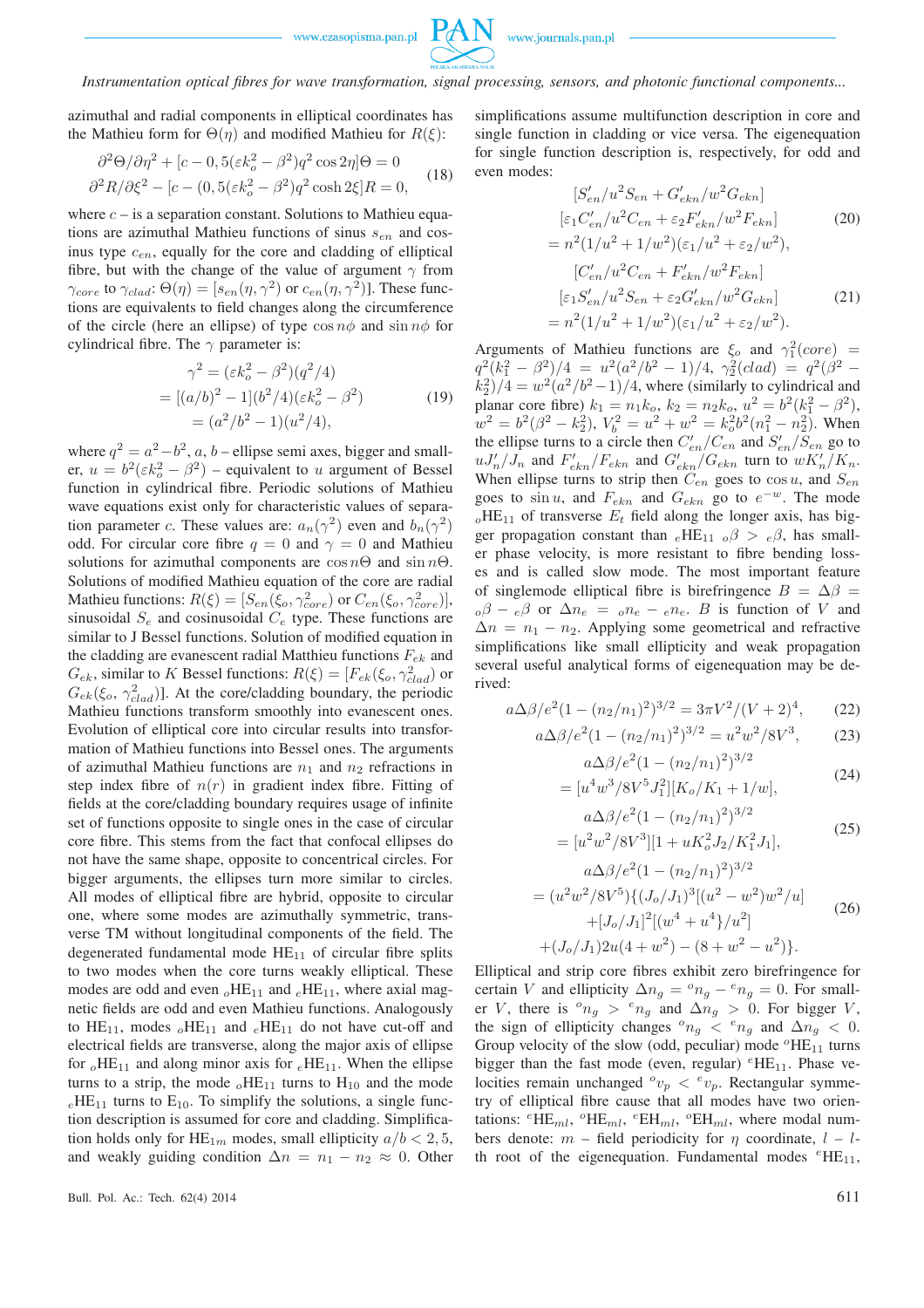www.journals.pan.pl



 $\lceil$ 

 ${}^{\circ}$ HE<sub>11</sub> are not degenerated and have cut-offs for  $V = 0$ . For bigger ellipticities, modes of higher order  ${}^e$ HE<sub>ml</sub>,  ${}^o$ HE<sub>ml</sub> have respectively bigger and smaller cut-off frequencies. For bigger ellipticity, the mode  ${}^{o}$ HE<sub>11</sub> is more confined in the core than  ${}^{e}$ HE<sub>11</sub>. Chosen modal characteristics of elliptical fibres manufactured at Białystok OFTL are presented in Fig. 4.



Fig. 4. Optical fibers with elliptical cores, multimode and singlemode [50]. Inserts show elliptical fiber cross-sections, Fibers manufactured at Białystok OFTL, a) propagation constants (modal eigenrefraction) as function of normalized frequency  $V$ , b) function of differential group refraction, c) normalized birefringence for  $\text{HE}_{01}^e$ and  $HE_{11}^o$ : phase (left axis) and group (right axis) for fundamental modes.  $n_w = (n_{eff}^2 - n_2^2)/(n_1^2 - n_2^2)$ ,  $n_{w1} = \Delta n_{eff} / \Delta n^2$ ,  $\Delta n_{eff}$  =  $n_{eff}^o$  -  $n_{eff}^e$ ,  $\Delta n_g$  =  $n_g^o$  -  $n_g^e$ ,  $n_g$  =  $c/v_g$ ,  $P_w$  =  $\Delta \eta / \eta \Delta n$ ,  $\Delta \eta = \eta^o - \eta^e$ 

### **6. Strip core optical fibres**

A single mode optical fibre with perfect strip core, is hypothetically an extremely attractive transmission medium between integrated circuits of planar optics. Low-loss and nondistorting interconnections between photonic integrated circuits (PICs) require precision and selective etching of aligning V -grooves for classical circular core optical fibres. Coupling losses between circular cores and planar optical waveguides are a considerable part of the power balance. Let us assume a single mode strip core  $2r$  thick (x-direction) and  $20r$  wide (ydirection) of  $n_1$  refraction, embedded in  $n_2$  cladding. Large core width allows one to assume field constancy in this direction. Optical wave propagates along fibre axis in two modes  $E_{m0}$ ,  $H_{m0}$  of non-coupled E and H field components in the direction of propagation. A single transverse modal number in planar geometry shows field changeability only in direction of the core thickness. The fundamental modes are  $E_{10}$ and  $H_{10}$ . Eigenequation (1) in general form is here still valid. Periodic and evanescent functions are in this case very simple  $F_1 = sin(u)$ , and  $cos(u)$ ;  $F_2 = exp(-w)$ . For such functions, the approximate eigenequation of strip core optical fibre is:

$$
[\cos(u)/u\sin(u) - \exp(-w)/w\exp(-w)]
$$
  

$$
[n_1^2\cos(u)/u\sin(u) - n_2^2\exp(-w)/w\exp(-w)] = 0,
$$
 (27)

where modal number  $l = 0$  denotes field constancy in y direction. Equation (27) holds for even modes with field maximum in the core strip centre. For odd modes with field minimum in core strip centre, the eigenequation is:

$$
[-\sin(u)/u\cos(u) - \exp(-w)/w\exp(-w)]
$$

$$
-n_1^2\sin(u)/u\cos(u) - n_2^2\exp(-w)/w\exp(-w)] = 0.
$$
 (28)

Equalizing product factors in Eq. (27) to zero, one obtains the eigenequation for  $H^e$  modes, which are nondependent of the refractive index profile  $te(u) = w/u$ , and for modes  $E^e$ dependent on the profile (of electrical charges on the media boundary)  $tg(u) = n_1^2 w/n_2^2 u$ . Equation (28) gives solutions with minimal field in the middle of the strip core thickness, for odd modes H<sup>o</sup> tg(u) =  $-u/w$ , and for modes  $E^o$  tg $(u) = -n_1^2 u/n_2^2 w$ . Regular mode cut-off is when the effective modal refraction  $n_{eff}$  is equal to cladding refraction  $n_2$ . When  $\beta_n = n_{eff} = n_2$ , then  $w = 0$ ,  $u = V = V_c$ ,  $\sin V_c = 0$ ,  $V_c = 0$ ,  $\pi$ ,  $2\pi$ ,... For peculiar modes is  $\cos V_c = 0$ ,  $V_c = \pi/2, 3\pi/2, 5\pi/2,...$  Figure 5 shows schematically modal characteristics of strip core optical fibres. Such fibres were manufactured at Białystok OFTL [63]. Fundamental modes  $H_{10}$  (slow) and  $E_{10}$  (fast) have slightly different propagation constants. Simultaneous excitation of both modes causes the strip core fibre to be birefringent. The modal birefringence  $\Delta n_{eff}$  (eigenbirefringence) is approximately proportional to the square of differential refraction of core and cladding  $\Delta n$ , and holds for a wide range of this value  $\Delta n = 0, 1$ – 10%. Normalized birefringence for the strip core is presented in the form  $\Delta n_{eff} / (\Delta n)^2 = f(V)$ , similarly to elliptical cores. Strip core may be treated approximately as one of the solutions for slim elliptical cores. Phase and group velocities are expressed as previously  $v = \omega/\beta$ ,  $\omega = 2\pi f$ ,  $v_q = \partial \omega / \partial \beta$  – is curve inclination in phase coordinates  $\omega - \beta$ ,  $v_{gn} = v_g/c = V \partial n_{eff} / \partial V + n_{eff}, n_{eff} = \beta/k = \beta c/\omega,$  $V = \omega rN A/c$ ,  $c/v_g = n_g$ . For small normalized frequencies V, both velocities v and  $v_q$  of fundamental fast mode  $E_{10}$  are bigger than for the slow fundamental mode  $H_{10}$ . For larger values of V, the value of  $v<sub>g</sub>$  for fast mode is smaller than for slow mode, and the differentia value  $\Delta v_g$  is equal to zero for  $V = V_{qo}$ .

The confinement coefficient for modal field is defined as  $\eta = P_1/(P_1 + P_2)$ . For strip core it has the following analytical form of a function solely of wave arguments and normalized frequency  $u^2 + w^2 = V^2$ ,  $\eta = 1 - \frac{u^2}{V^2(1+w)}$ for the mode nondependent of refraction H<sub>10</sub>, and  $\eta$  =  $1 - n_1^2 n_2^2 u^2/(n_1^2 n_2^2 V^2 + n_1^4 w^3 + n_2^4 w u^2)$  for the mode de-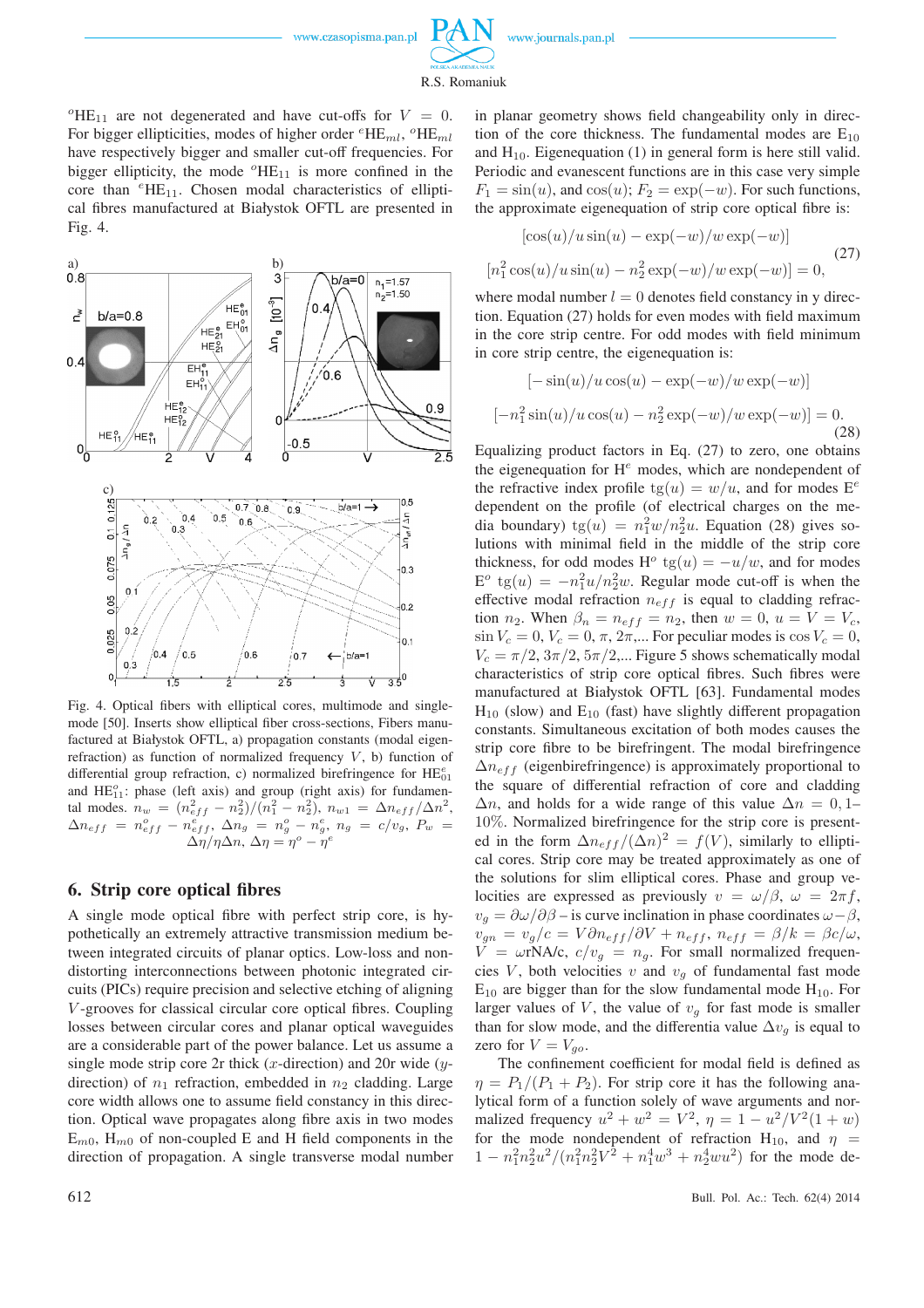

*Instrumentation optical fibres for wave transformation, signal processing, sensors, and photonic functional components...*

pendent of refraction  $E_{10}$ . For all shapes of core, the following relation is valid:  $c^2/vv_g = n_1^2\eta + n_2^2(1 - \eta)$  [51]. For  $H_{10}$  mode, the power distribution is not changing in the function of  $\Delta n$ . For mode E<sub>10</sub>, at pre-set value of V, thickness 2r of the strip core gets bigger, when the value of  $\Delta n$ diminishes. When  $2r \rightarrow \infty$ ,  $\Delta n \rightarrow 0$  then the whole optical power is contained in the core. Far field of optical fibre with strip core is determined, as in other cases, by the geometry of radiating core aperture, and is a sum of all amplitudes and phases from all points of the aperture. For  $H_{10}$  mode, the y direction field component, normalized to one against the maximum value on the core/cladding boundary changes trigonometrically  $E_y = \cos(ux/r)/\cos(u)$ . Outside the strip core, the field diminishes exponentially to zero  $E_y = \exp(-wx/r)/\exp(-w)$ . Assuming that the finite width of the strip core does not influence the field too much, and summing over the aperture using Fourier transform and applying  $tg(u) = w/u$  as a solution of the eigenequation for regular modes  $H^e$ , the dependence on normalized optical power distribution  $P(\Theta)$  as function of angle  $\Theta$  measured from fibre axis is:

$$
P_n = P(\Theta)/P_o
$$
  
=  $[u^2w^2(\cos\alpha - \alpha\sin\alpha\cos(u)/u\sin(u))/$   
 $(u^2 - \alpha^2)(w^2 + \alpha^2)]^2,$   
 $\alpha = kr\sin\Theta = V\sin\Theta/NA.$  (29)



Fig. 5. Modal characteristics of optical fibers with strip cores;  $2b/2a = 2 \times 25 \mu m$ ,  $b/a = 0,08$ ,  $\Delta = 2\%$ ; a) effective refraction as function of  $V$  for fundamental modes, b) normalized birefringence of strip core optical fiber  $n_{w1} = \Delta n_{eff} / (\Delta n)^2 = f(V)$ , c) group refraction for fundamental modes. Insert shows strip core optical fiber manufactured at Białystok OFTL

For large  $V$ , the aperture is wide, measured by the parameter  $NA/\lambda_o$ , and optical power is totally confined to the core strip  $\eta \approx 1$  and the field outside the core, in cladding, falls to zero abruptly. Radiation characteristic of a system with large aperture and strongly defined refraction boundaries of large contrast has a main lobe and a large number of side lobes of relatively big intensities. For smaller  $V$ , the aperture gets narrower, the main lobe widens, reaching the maximum value. Further decreasing of  $V$  causes again narrowing of the main radiation lobe, because the modal field propagates deeper from core to cladding, and the effective radiative aperture increases. Aperture boundaries are now not well (strongly) defined, and the boundary effective refraction contrast fades, causing smaller field changes there. Field distribution in the aperture is, in approximation, Gaussian, and its Fourier transform, or the radiation characteristic, is also Gaussian, without side lobes.

#### **7. Polarization optical fibres**

Optical fibres with strong birefringence, some of them with additional discrimination of the second polarization component of the fundamental mode, are indispensable in interefrometric applications, where there is needed polarization conformance of the interfering beams of light transmitted long distance along signal optical fibres from sensing optical fibres. In some instruments, the polarization separation between two orthogonally polarized components of the fundamental mode is required to be as high as −60 bB or more [54]. Inside a broad family of anisotropic optical fibres, there are birefringent fibres and polarizing ones. Polarizing fibres may be split to several kinds: fibres of strong linear birefringence – maintaining the input state of wave polarization, polarizing fibres – behaving like a distributed polarizer, fibres with circular and elliptical birefringence, and fibres of modulated birefringence. The most widely used polarization maintaining optical fibres are Panda and Bow-tie. The birefringence is inbuilt in the internal fibre structure, via inserts from borosilicate or aluminosilicate glass of higher linear expansion coefficients than the host glass, and located in the cladding symmetrically from both sides of the core. The core is compressed thermally/mechanically only along a single transverse axis/plane, what induces internal birefringence [14]. The induced stress level in the core is of the order of 10 kg/mm<sup>2</sup> [51]. This birefringence is a strong function of temperature, thus the fibre exhibits thermal dispersion of birefringence. Technologically induced birefringence, in the range of  $10^{-4}$ – $10^{-3}$  is much stronger than the accidentally induced birefringence by such factors as: external fibre bending – macro and micro, torques, residual core ellipticity, statistical fluctuations of core diameter, etc. Panda like fibres were manufactured at Białystok OFTL by various hybrid methods, including MMC and RiT. The glass stress sectors/members should be positioned as close to the core as possible. The ultimate confinement is the increase in fibre attenuation, when the core evanescent field begins to feel the lossy members.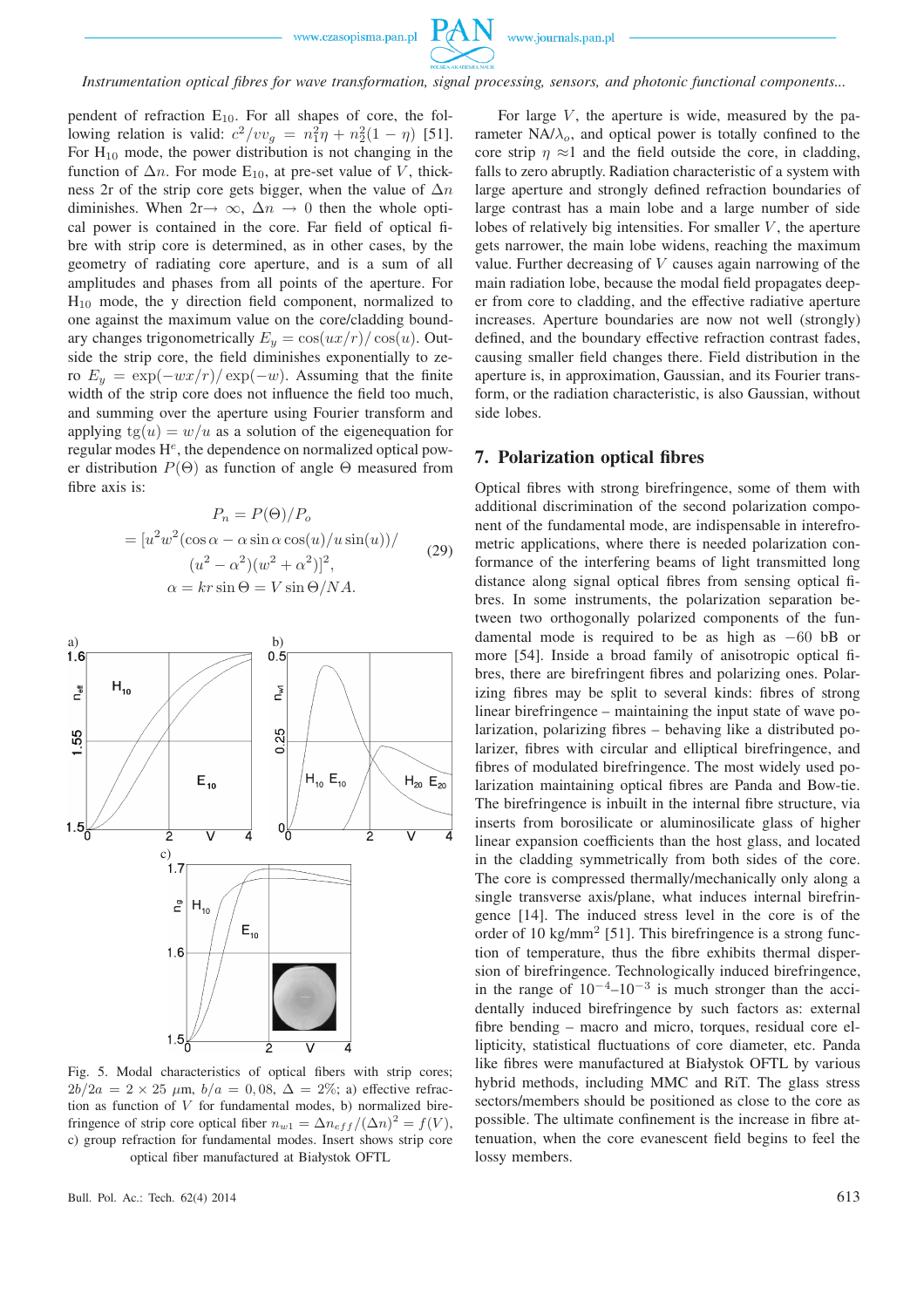

R.S. Romaniuk

The theoretical area of confinements for polarization isolation between orthogonal members of the fundamental mode in a strongly birefringent, polarizing fibre, with stimulated polarization discrimination, is determined by the following factors: Rayleigh scattering, differential polarization attenuation, and natural polarization crosstalk in birefringent fibre. Such a theoretical area is influenced by real life conditions like equipment, lab conditions of measurements, fibre parameters, etc. Polarization separation in real fibre depends on internally inbuilt birefringence, fibre construction – Bow-tie, Panda, D-type, elliptical core; type of cladding and fibre jacket, method of fibre cabling, kind of stress members, kind of introduced external fibre excitation or enforced geometry – like fibre coiling.



Fig. 6. Polarization maintaining optical fibers, cross sections and birefringence characteristics. Manufactured in Białystok OFTL

#### **8. Multi core optical fibres**

Analysing single mode multicore optical fibres we assume the following simplifications: inter-core separation is comparable to the core diameter if not smaller, optical fibre is weakly propagating, refraction is step-index, core/cladding geometry is perfect, one of the cores is optically excited, the field of fundamental mode extends to the neighbouring core. Optical power flow of periodic character between neighbouring cores is just the effect of coupling the evanescent fields and relevant additive phase relations of coupled waves. Coupling coefficients between neighbouring cores are [17]:

$$
C_{ij} = C_o \int n_j^2 \Psi_i^{clad} \Psi_j^{core} dA,
$$
  
\n
$$
i \neq j, \quad i, j = 1, 2, \quad C_o = \frac{k\sqrt{\varepsilon_o}}{4\sqrt{\mu_o N_i N_j}},
$$
  
\n
$$
N = (\pi a^2 n_{core}/2) \sqrt{\frac{\varepsilon_o}{\mu_o}} \frac{V^2}{U^2} \frac{K_1^2(W)}{K_o^2(W)},
$$
\n(30)

where  $A_i$  – cross section of j-th core. By assuming further simplifications: neglecting self-coupling, use known extensions of  $K$  functions and substitutes for integrals of Bessel functions, one may obtain coupling coefficients in analytical forms. Optical fibre with M-cores, to obtain coupling coefficients, requires summing of the integrals over all M-1 cores:

$$
C_{ij}^M = C_{ij} + C_o \sum_{\substack{core=1\\c \neq i, c \neq j}}^M \int_{A_c} n_{core}^2 \Psi_i^{clad} \Psi_j^{clad} dA.
$$
 (31)

The second component in Eq.  $(31)$  is a coupling between *i*th and  $i$ -th cores via mutual coupling in a series of adjacent cores. We neglect this component. This is equivalent to the assumption that the coupling between immediately adjacent cores dominates. Only in such a case the coupling coefficients have analytical form. In opposite case, optical power is a complex superposition of modal power from different cores. Phase relations in arbitrary multicore optical fibre never assume the values 0 or 1, as it is in a twin core optical fibre. Analytical form for inter-core coupling coefficients, in our simplified case is:

$$
C_{ij} = C_o \Theta_{ij},
$$
  
\n
$$
\Theta_{ij} = \frac{a_j K_o (W_i d/a_i)}{K_o (W_i) J_o (U_j)}
$$
  
\n
$$
\frac{(W_i/a_i) I_1 (W_i a_j/a_i) J_o (U_j) + (U_j/a_j) I_o (W_i a_j/a_i) J_1 (U_j)}{(W_i/a_i)^2 + (U_j/a_j)^2},
$$
\n(32)

where  $\Theta_{ij}$  is an algebraic relations between I, J and K functions. Coupling analysis operates on useful expressions like: average coupling coefficient  $-C = \sqrt{C_{12}C_{21}}$ , a number of normalized propagation constants  $\beta^s = (\beta_1 + \beta_2)/2$ ,  $\Delta \beta = \beta_1 - \beta_2$ ,  $\Delta \beta^r = (\beta_1 - \beta_2) / \beta_1$ ;  $\Delta \beta^r_{AS}$  =  $(\beta_{AS} - \beta_{SA})/\beta_{AS}$ ,  $V_p^{AS} = \frac{\varpi}{\beta_{AS}}$  phase velocity;  $\beta_N =$  $(\beta^2/k_o^2 - \varepsilon_{cclad}) / (\varepsilon_{core} - \varepsilon_{clad})$ ; power transfer efficiency  $P^{te} = (1 + (\Delta \beta/2C)^2)^{-1/2}$ ; and inter-core contrast  $P_{ij}^c =$  $(P_i - P_j) / (P_i + P_j) |_{z=mZ_b} = -\cos(2mZ_bC_{ij})$ . *AS* symbol is a description of indexed modes in a double core optical fibre, taking into account their symmetric – antisymmetric field distribution against fibre axis. Differential value of propagation constant in twin-core optical fibre is a measure of its inter-core birefringence. Modal beating length is defined as a function of coupling coefficient  $Z_b = \pi P^{te}/2C$ . The values of C and  $P^{te}$  behave as additional propagation constants, because the coupled modes may be treated as new *AS* super-modes propagated in double-core optical fibre. The fundamental mode  $HE_{11}^x$  is fully coupled from one core to the other, only if the total phase shift  $\Delta\Phi$  fulfils the condition  $\Delta \Phi = (2m + 1)\pi$ . For SA modes this is equivalent to the integral relation on  $\Delta\Phi$ , and the resulting condition of full power transfer:

$$
\Delta \Phi = \varpi \int_{-1}^{1} [(V_p^{AS_1})^{-1} - (V_p^{AA_1})^{-1}] ds,
$$
  
\n
$$
k_o \sqrt{\varepsilon_{rdzen}} \int_{-1}^{1} \left[ \left( 1 - \Delta \left( 1 - \beta_N^{AS_1} \right) \right)^{1/2} - \left( 1 - \Delta \left( 1 - \beta_N^{AA_1} \right) \right)^{1/2} \right] ds = (2n + 1)\pi,
$$
\n(33)

614 Bull. Pol. Ac.: Tech. 62(4) 2014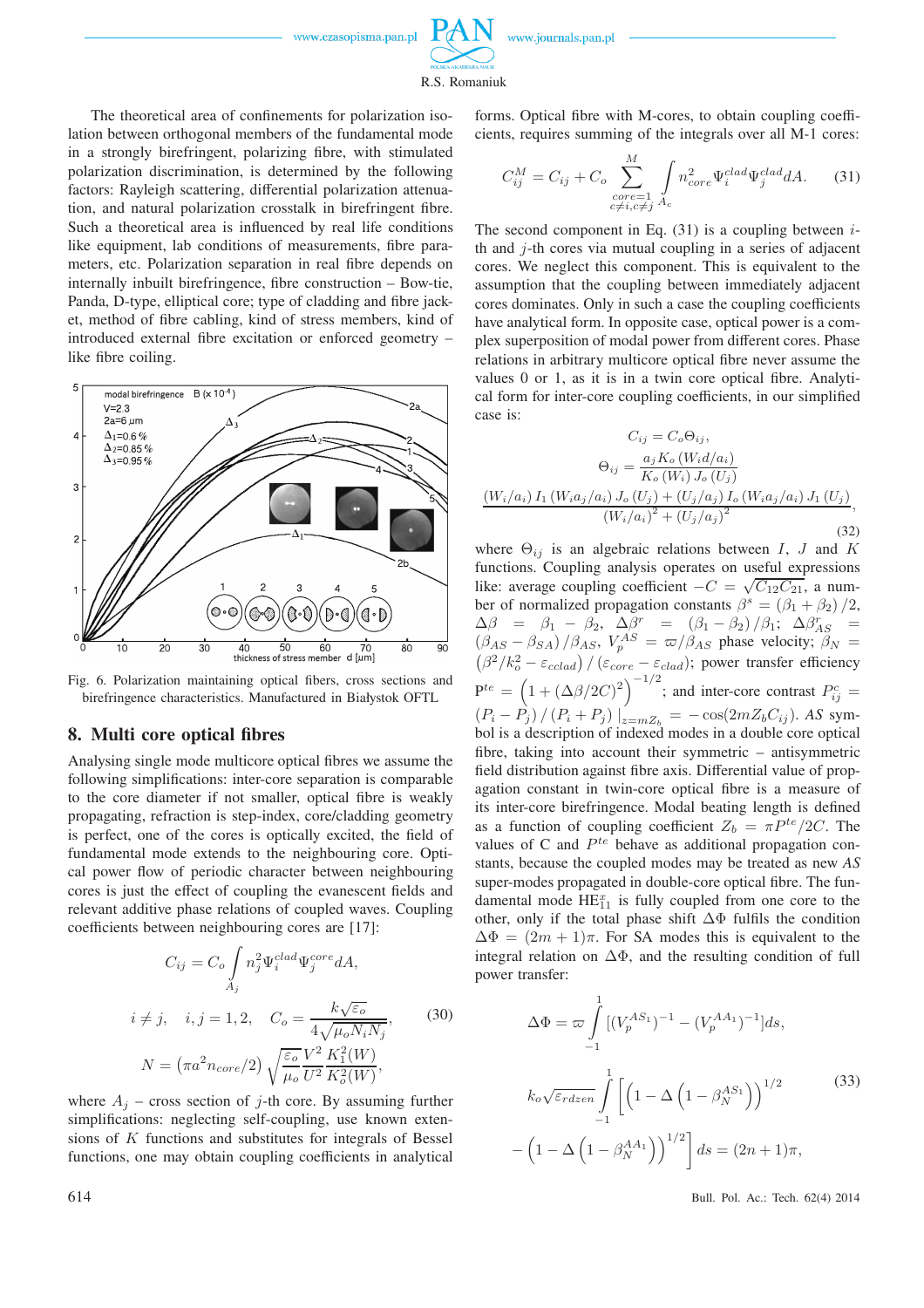![](_page_8_Picture_1.jpeg)

*Instrumentation optical fibres for wave transformation, signal processing, sensors, and photonic functional components...*

where  $V_p^{AS}$  is phase velocity of particular SA mode. For small values of  $\Delta$ , the expression under the integral is simplified to  $\Delta \beta_N^{xx} = \beta_N^{AS1} - \beta_N^{AA1}$ . When mode HE<sub>11</sub> is excited in a single core, this is equivalent to excitation by superposition of SA super-modes  $AS_1 + AA_1$ . The output should be again mode  $\text{HE}_{11}^x$ , but from the other core, what is a combination of SA super-modes  $AS_1 - AA_1$ . The coupling coefficient in the double-core or twin-core optical fibre depends on all fibre parameters: geometrical, optical, material and technological. Choice of technology leads to the fibre of strictly assumed coupling characteristics. The parameters that were subject to optimization were: choice of glass set for core/cladding, modification method of crucible technology including separation of crucibles, diaphragming or aperturing of glass nozzles, crucibles of special construction, temperature and rate of fibre pulling. Glass choice influences contrast between cores [18]. When the cores are nearly identical and initially weakly coupled, then propagation constants of fundamental modes  $HE_{11}^x$ in each core are different  $\beta_1$  and  $\beta_2$ . Direct transfer of optical power between fundamental modes is not possible, when the modes are not perfectly fit in phase. At some point of the dispersion characteristic of double core fibre  $\Delta\beta = 0$ . for  $\lambda = \lambda_0^{dysp}$ . Figure 7 presents normalized dispersion characteristics  $\beta_N(\lambda)$  of double and quadruple core singlemode optical fibres, with examples of such fibres manufactured at Białystok OFTL.

When the wave is coupled to a single core, then the normalized power in the second core is  $P(z) = \sin^2(Cz)$ , where  $C$  – is core coupling coefficient. In twin core optical fibre both self-coupling coefficients are equal. Then the coupling coefficient for twin core optical fibre is:

$$
C = \frac{(2\Delta)^{1/2}}{a} \frac{U^2}{V^3} \frac{K_o (Wd/a)}{K_1^2 (W)},
$$
\n(34)

or beating length

$$
L_B = Z_B = \pi / C,
$$

where  $U = ka(n_r^2 - \beta^2/k^2)^{1/2}$ ,  $W = ka(\beta^2/k^2 - n_p^2)^{1/2}$ – arguments of Bessel function,  $V = k a n_r (2\Delta)^{1/2}$  – normalized frequency,  $\Delta = (n_r^2 - n_p^2)/2n_r^2$  – refractive profile coefficient. The wavelength  $\lambda_0^{dysp}$  for double core optical fibre increases with decreasing difference in core diameters and increasing contrast between the cores. The mutual coupling coefficients  $C_{12}$  and  $C_{21}$  are not equal in double core optical fibre. The coupling may be stronger in a single direction, resulting in more average power in one core. A measure of coupling symmetry, and optical power transfer efficiency (or detuning from  $\lambda_o^{dysp}$ ) is a relative coefficient of mutual coupling  $C_{ij}^r = C_{ij}/C_{ji}$ . Calculations of functions  $C_{21}^r(\lambda)P_{12}^{te}(\lambda)$ , for various kinds of multicore optical fibres were presented elsewhere [51]. There are also calculated and measured dispersion characteristics of: inter-core coupling for twin core optical fibre as a function of normalized core separation, inter-core contrast  $P_{12}^c$ , efficiency of power transfer, optical power from the coupled core, etc.

![](_page_8_Figure_10.jpeg)

Fig. 7. Twin and quadruple core optical fibers and their modal dispersion characteristics for SA (symmetric-antisymmetric) modes of the lowest order. Inserts show photographs of multicore, singlemode fiber cross sections, a) propagation constant as a function of normalized frequency  $\beta(V)$  in twin core optical fiber for modes SA1, AS1, HE11 and SS1, AA1, b) Quadruple core optical fiber and its modal characteristics for SA modes of the lowest order. Normalized propagation constant  $\beta_N = (\beta^2/k_o^2 - \varepsilon_5)(\varepsilon_1 - \varepsilon_5)$ ;  $\varepsilon_i$  (i = 1, 2, 3, 4) – core refractions;  $\varepsilon_i$  ( $i = 5$ ) – cladding refraction; homo-core condition  $n_1 = n_2 = n_3 = n_4 = n_r = (\varepsilon_1)^{1/2} > n_5 = n_p$ ,  $a_1 = a_2 = a_3 = a_4 = a$ ; Exemplary fiber data: core diameter  $2a = 2.5 \mu \text{m}$ , core separation  $d = 0.5 \mu \text{m}$ ,  $NA = 0.05 \approx 0$ , core refraction  $n_1 = n_r = 1, 6$ , step index profile, curve 1 – four degenerated modes in ideally isotropic fiber  $SA^{+x}$ ,  $SA^{-x}$ ,  $AS^{+y}$ ,  $AS^{-y}$ ; curve 2 – three index mode family  $SAA^{+x}$ ,  $ASA^{-y}$ , etc.; curve 3 – single index mode family  $S^{\pm x}$ ,  $S^{\pm x}$ ,  $S^{\pm y}$ ,  $S^{\pm y}$ ,  $A^{\pm x}$ ,  $A^{\pm x*}$ ,  $A^{\pm y}$ ,  $A^{\pm y*}$ , where  $A^*$ = $A\pm$  with reversed sequence of signs + and  $-$ , ie. instead of  $\pm$  there is  $\mp$ ; curve 4 – fundamental twoindex modes  $SA^{\pm y}$ ,  $SA^{\pm y*}$ ,  $AS^{\pm x}$ ,  $AS^{\pm x*}$ ; curve 5 – reference to the fundamental mode  $HE_{11}$  of a single core singlemode fiber of analogous parameters; curve  $AS_2^{+y}$  – single mode cut off point and dispersion curve for the first second order mode in quadruple core optical fiber; Field distributions of SA modes are: a – symmetrical mode S; b – symmetric antisymmetric mode SA; c – antisymmetric mode A; d – symmetric SA mode SAS; e – coupled antisymmetric SA mode  $\overline{ASA} = SAS + ASS$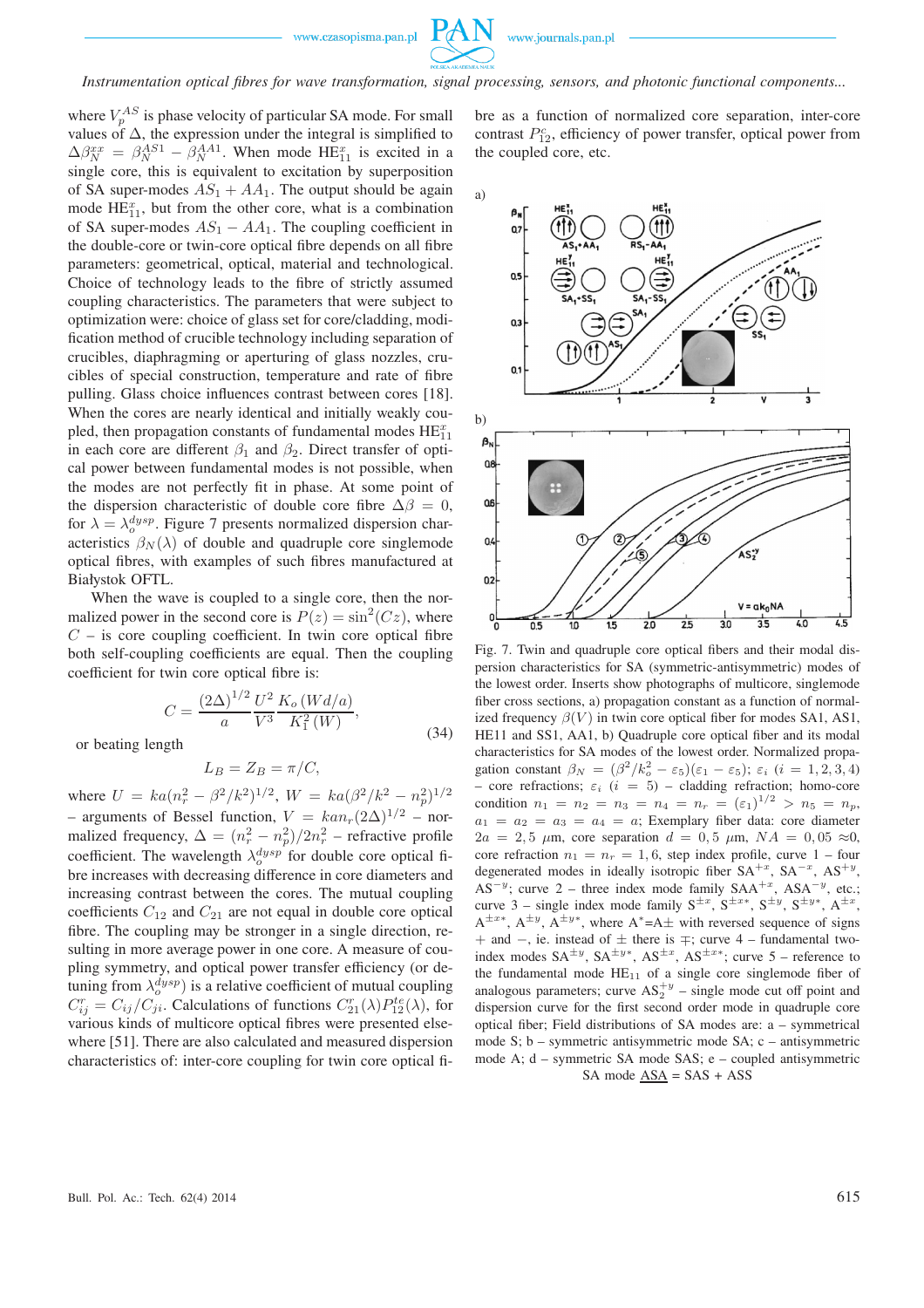www.journals.pan.pl

![](_page_9_Picture_2.jpeg)

## **9. Conclusions**

Optical fibre technology may be divided into optotelecommunications, and opto-instrumentation [51]. Optical fibre communications deals with new generations of linear, ultra-low loss and ultralow dispersion optical fibres transmitting undistorted signals at ultimate rates for very long distances. Non-telecommunication, tailored optical fibres serve for instrumentation purposes, building of photonic functional devices, and are usually manufactured by more complex and less standardized methods. Instrumentation fibres usually are of short lengths and have bigger losses. They serve for building passive and active, simple and complex, optical fibre components, sensors, hybrid circuits for optical wave transformation and optical signal processing, functional circuits of planar (integrated) optics, etc. Tailored optical fibres are manufactured by MMC, RiT, and modified CVD methods. The aim of technology is to manufacture an optical fibre of assumed properties – geometrical, chemical, mechanical and thermal, physical, optical, refractive, dispersive, energy carrying, etc.

Fundamental parameters of instrumentation optical fibres are: numerical aperture NA, absolute differential refraction  $\Delta n$ , relative differential refraction  $\Delta$ , refractive index profile function  $n(r)$ , or  $n(r, \Theta)$ , physical properties of fibre glass. Refractive profile decides of nearly all signal properties of optical fibre and its sensitivities to external reactions. Thus, one of the fundamental issues of technology of tailored fibres is the ability to precisely form the designed/assumed refractive profile, at the same time keeping the rest of fibre parameters at the best acceptable level. We distinguish several profile classes in tailored optical fibres: step-index, multi-step index, monotonous and non-monotonous profiles, W and M class profiles, ring and multi-ring profiles, capillary, isotropic and anisotropic profiles, birefringent and polarizing, single argument  $n(r)$ and two argument  $n(r, \Theta)$  depending on the azimuth. Optical fibres of distant profiles have completely different properties: diameter and character of fundamental mode, ability to couple with other fibres, sensitivity to micro-bending, modal structure, modal cut-off. Generally, the first propagated mode may not be  $HE_{11}$ . The aims of complex refractive profiles in tailored optical fibres are: dispersion optimization, singlepoint or multipoint dispersion zeroing/flattening/shifting in fibre spectral work band, achromatic and apochromatic fibres, shaping of higher dispersion derivatives, introduction of modal changes/transformation, shaping of modal field – distribution and dimensions, immunizing of optical fibre to certain reactions like temperature changes, micro-bending, acoustic wave, etc., apodization of photonic component – introduction of refractive pedestals in profiles, multiple clad fibres, refraction fitting to planar circuits of integrated optics, shaping of fibre modal structure, modal characteristics dependence on normalized frequency, precise localization of modal cut-off points, shaping of far field radiation characteristic, coupling characteristics with other tailored fibres, etc.

One of the fundamental classes of tailored optical fibres are anisotropic ones. Inside this class are fibres of strong

linear birefringence. Such fibres were manufactured in Białystok OFTL using hybrid RiT and MMC technologies. The fibres had the following parameters: normalized birefringence B $\approx$ 5\*10<sup>-4</sup>, birefringence susceptibility to external reactions – thermal and mechanical dB/dT≈7 [rad/m/ $\textdegree$ C],  $dB/d\varepsilon \approx 100$  [rad/mm]. These parameters are comparable to the fibres manufactured by other standard methods. Birefringent MMC optical fibres were used for building all optical fibre polarizers, by permanent discrimination of one component of the fundamental mode [24]. Linearly birefringent, high quality MMC fibre displayed 60dB of polarization discrimination.

One of fundamental classes of tailored optical fibres are the ones with non-cylindrical cores. Well defined, geometry based linear birefringence is present in single mode optical fibres with elliptical cores [51]. Additional birefringence may be added to these fibres also by the stress factor [32]. Elliptical core optical fibres of changing ellipticities were manufactured at Białystok OFTL using MMC technology [35] and the results were compared with classical HB type fibres. For large cores the natural geometry-based birefringence was of the order of B $\approx$ 10<sup>-5</sup>, while for small cores was bigger  $B \approx 10^{-4}$ . Other possibility to increase the birefringence was tested by introduction of heterogeneous, anizotropic refractive index profile. In a fibre with such a profile, the optical wave sees different values of the wave evanescent w argument of Bessel function  $K(w)$  in different perpendicular directions of fibre transverse cross-section.

One of Białystok OFTL specialities are multicore optical fibres [33–38]. A large number of various types of singlemode and multimode multicore optical fibres were designed, manufactured, tested, characterized and used in experimental applications [44, 52]. Twin core optical fibres were compared to double mode optical fibres working with  $HE_{11}$  and  $EH_{01}$  or  $LP_{11}$  and  $LP_{01}$  modes. Availability of research samples of multicore optical fibres gained a considerable interest in them and resulted in many pilot applications. In a double core optical fibre, and especially in twin-core fibre there was demonstrated efficient transmission of strongly coupled fundamental super-mode waves [41]. Generation of a complex super-mode was obtained in a few types of multicore fibres with three, four and more strongly coupled cores [39]. Some types of very complex optical fibres [46] are structures which cannot be obtained by MCVD method. Hybrid methods RiT/MMC allow to manufacture fibres of ultimately complex internal structure [32], and/or of complex signal and susceptibility characteristics [30].

The current development of Białystok OFTL is concentrated on research on active optical fibres for narrowband and wideband sources and sensors as well as opening MCVD manufacturing facility [67–73]. The references listed below are intentionally confined to the works published in cooperation with J.Dorosz. They are arranged chronologically with time. They show a history of more than 35 years of hard, focused and efficient efforts concerning the development of instrumentation optical fibres. These efforts were concentrated not only on technology, but also on attracting and opening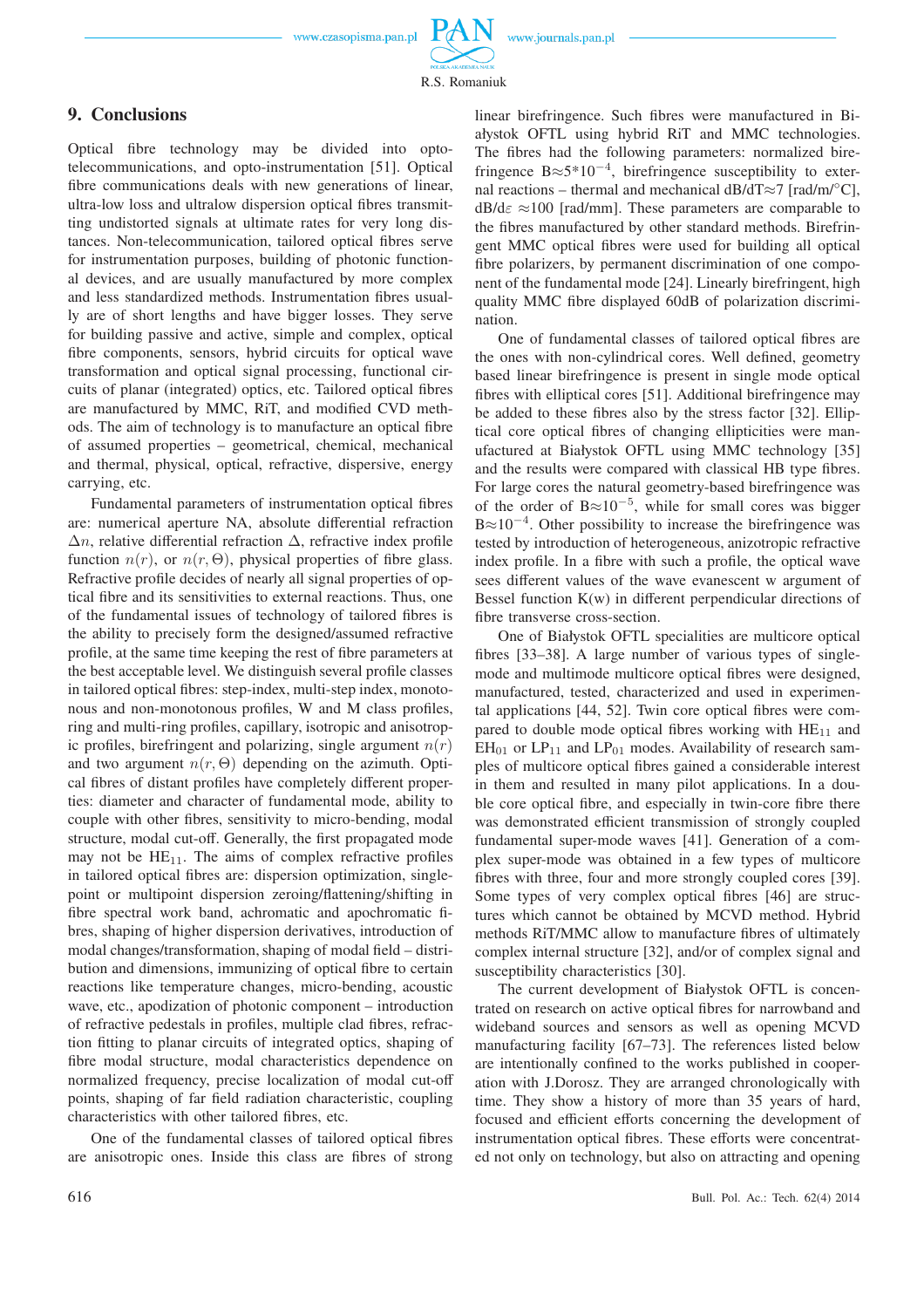![](_page_10_Picture_1.jpeg)

*Instrumentation optical fibres for wave transformation, signal processing, sensors, and photonic functional components...*

this interesting field of photonics technology to young adepts of science and research. Prof. Jan Dorosz, has recently passed the baton to young generation of Białystok researchers. Now, prof. Dominik Dorosz takes the helm, and he is surrounded by a group of gifted and extremely devoted colleagues. This paper, prepared for the Jubilee Issue of *the Bull. Pol. Ac.: Tech*., bases on a wider description of non-telecom optical fibres published in Polish elsewhere [66]. The bibliography quotations in the text are only exemplary, referring to chosen examples of work done on particular instrumentation fibres. Wider choice of examples may be found in the extensive list of references below.

#### **REFERENCES**

- [1] J. Dorosz and R. Romaniuk, "Technology and properties of crucible optical fibres designed for optical fibre converters for measurements of non-electrical quantities", *XV Int. Metrology Conf. MKM-81* 2, 251–263 (1981), (in Polish).
- [2] R. Romaniuk, P. Pańta, and J. Dorosz, "Optical fibre converters for electrical and radiation measurements – technological and constructional problems", *XV Int. Metrology Conf. MKM-81* 2, 264–273 (1981), (in Polish).
- [3] R. Romaniuk and J. Dorosz, "Limitations of optical fibers transmission". *II Sci. Conf., Systems and Telecom. Networks* 1, 259–265 (1981), (in Polish).
- [4] J. Dorosz, "Crucible optical fibres", *Electronics* 23, 30-32 (1982), (in Polish).
- [5] J. Dorosz and R.S. Romaniuk, "Optical fibre technology by triple and quadruple crucible methods", *Sixth Int. Fiber Optics and Communications Exposition* 1, 99–102 (1982).
- [6] J. Dorosz and R. Romaniuk, "Optical fibres with shaped cores and their applications", *Sixth Int. Fiber Optics and Communications, Conf. and Exposition "FOC'82"* 1, 89–90 (1982).
- [7] J. Dorosz and R. Romaniuk, "Optical fibre fire alarm system", *Sixth Int. Fiber Optics and Communications, Conf. and Exposition "FOC'82"* 1, 176–178 (1982).
- [8] J. Dorosz and R. Romaniuk, "Technology of triple and quadri crucible optical fibres", *III Nat. Symp. Optical Fibres and Their Applications* 1, 29–41 (1983), (in Polish).
- [9] J. Dorosz and R. Romaniuk, "Technology of shaped optical fibres", *III Nat. Symp. Optical Fibres and Their Applications* 1, 42–61 (1983), (in Polish).
- [10] J. Dorosz, M. Bożyk, and R. Romaniuk, "Technological shaping and measurements of the refractional profile of optical fibers obtained with the use of the triple and quadruple crucible method", *III Nat. Symp. Optical Fibres and Their Applications* 1, 62–75 (1983), (in Polish).
- [11] R. Romaniuk and J. Dorosz, "Review of materials for optical fibers technology in the middle infrared", *Glass and Ceramics* XXXIV (2), 49–55 (1983), (in Polish).
- [12] R. Romaniuk and J. Dorosz, "The multi-crucible-zone method of manufacturing glass optical fiber cables", *Glass and Ceramics* XXXIV (3), 93–99 (1983), (in Polish).
- [13] W. Leś, J. Dorosz, and R. Romaniuk, "Optical fibres investigation-production department", *Glass and Ceramics* XXXIV (4), 145–148 (1983), (in Polish).
- [14] R.S. Romaniuk and J. Dorosz, "Octopus-like-shape cored optical fibers", *Proc. SPIE* 403, 249–252 (1983).
- [15] R.S. Romaniuk, K. Jędrzejewski, and P. Pańta, "Properties of

Bull. Pol. Ac.: Tech. 62(4) 2014 617

home-made MCVD, PCS and DC/TC optical fibres in radiation environments", *Proc. SPIE* 404 (0404014), 96–101 (1983).

- [16] J. Dorosz and R. Romaniuk, "Optical fibres firefighting system", *III Nat. Symp. Optical Fibres and Their Applications* 2, 83–91 (1983), (in Polish).
- [17] R.S. Romaniuk and J. Dorosz, "Coupled/noncoupled wave transmission in long length of multicore optical fibres", *Xth Eur. Conf. Optical Communication, ECOC'* 84, 202–203 (1984).
- [18] R.S. Romaniuk and J. Dorosz, "A family of multicore optical fibre based sensors and instrumentation systems", *Int. Conf. on Optical Fiber Sensors, Stuttgart, OFS'* 84, 275–278 (1984).
- [19] R. Romaniuk and J. Dorosz, "Some properties of crucible optical fibres from cerium-doped glasses", *Elektronics* 25, 24–25 (1984), (in Polish).
- [20] R. Romaniuk and J. Dorosz, "Theoretical assumptions of crucible technology of optical fibers with complex core shapes", *Electronics* 25, 22–24 (1984), (in Polish).
- [21] J. Dorosz, "Some theoretical assumptions of crucible technology of optical fibers", *Doctoral Thesis*, UMCS, Lublin, 1984.
- [22] R.S. Romaniuk, "Multicore optical fibres for sensors", *Proc. SPIE* 566, CD-ROM (1985).
- [23] R. Romaniuk and J. Dorosz, "Industrial applications of optical fibers technology", *Elektronizacja* 7–8, 3–6 (1985).
- [24] R.S. Romaniuk and J. Dorosz, "Multiclad monomode optical fibres by MZD technology", *Proc. SPIE* 670, 12–20 (1986).
- [25] R. Romaniuk, A. Domański, T. Maciak, and J. Dorosz, "Optical fibre interfaces for integrated optics", *Proc. SPIE* 704, 144–151 (1986).
- [26] R.S. Romaniuk and J. Dorosz, "Multicore optical fiber components", *Proc. SPIE*. 722, 117–124 (1986).
- [27] R.S. Romaniuk, "Fiber optic pulse sequencers/desequencers", *Proc. SPIE* 722, CD-ROM (1986).
- [28] R.S. Romaniuk and J. Dorosz, "Ultimate development of hybrid extrusion, multicrucible and multi-rod-in-tube technologies of tailored (special purpose) optical fibres", *Proc. SPIE* 798, 316–323 (1987).
- [29] R.S. Romaniuk, J. Dorosz, and P. Szczot, "Lightguide technology for adverse environments (review of selected university based work in Poland)", *Int. J. Optical Sensors*. 2, 163–190 (1987).
- [30] R.S. Romaniuk and J. Dorosz, "Multicore microoptics", *Proc. SPIE* 1014, 120–129 (1988).
- [31] R.S. Romaniuk and J. Dorosz, "Multicore micro-optics", *Int. J. Optoelectronics* 4, 201–219 (1989).
- [32] R.S. Romaniuk and J. Dorosz, "Exotic optical fibres", *Proc. SPIE* 1085, 273–276 (1989).
- [33] R.S. Romaniuk and J. Dorosz, "Multicore micro-optics", *Int. J. Optoelectronics* 4, 201–219 (1989).
- [34] R.S. Romaniuk, "Single-mode quadruple-core optical fibres", *Proc. SPIE* 1085, 214–238 (1989).
- [35] R.S. Romaniuk and J. Dorosz, "Multicore micro-optics", *Int. J. Optoelectronics* 4, 201–219 (1989).
- [36] J. Dorosz, "Crucible methods of manufacturing multi-core optical fibers", *Bialystok University of Technology Issues* 29, CD-ROM (1995), (in Polish).
- [37] J. Dorosz, "Aspects of multi-core optical fibers technology", *Bialystok University of Technology Issues* 41, CD-ROM (1997), (in Polish).
- [38] J. Dorosz and R. Romaniuk, "Fiber optic department of Biaglass Co. Twenty years of research activities", *Optica Applicata* XXXVIII (4), 267–291 (1998).